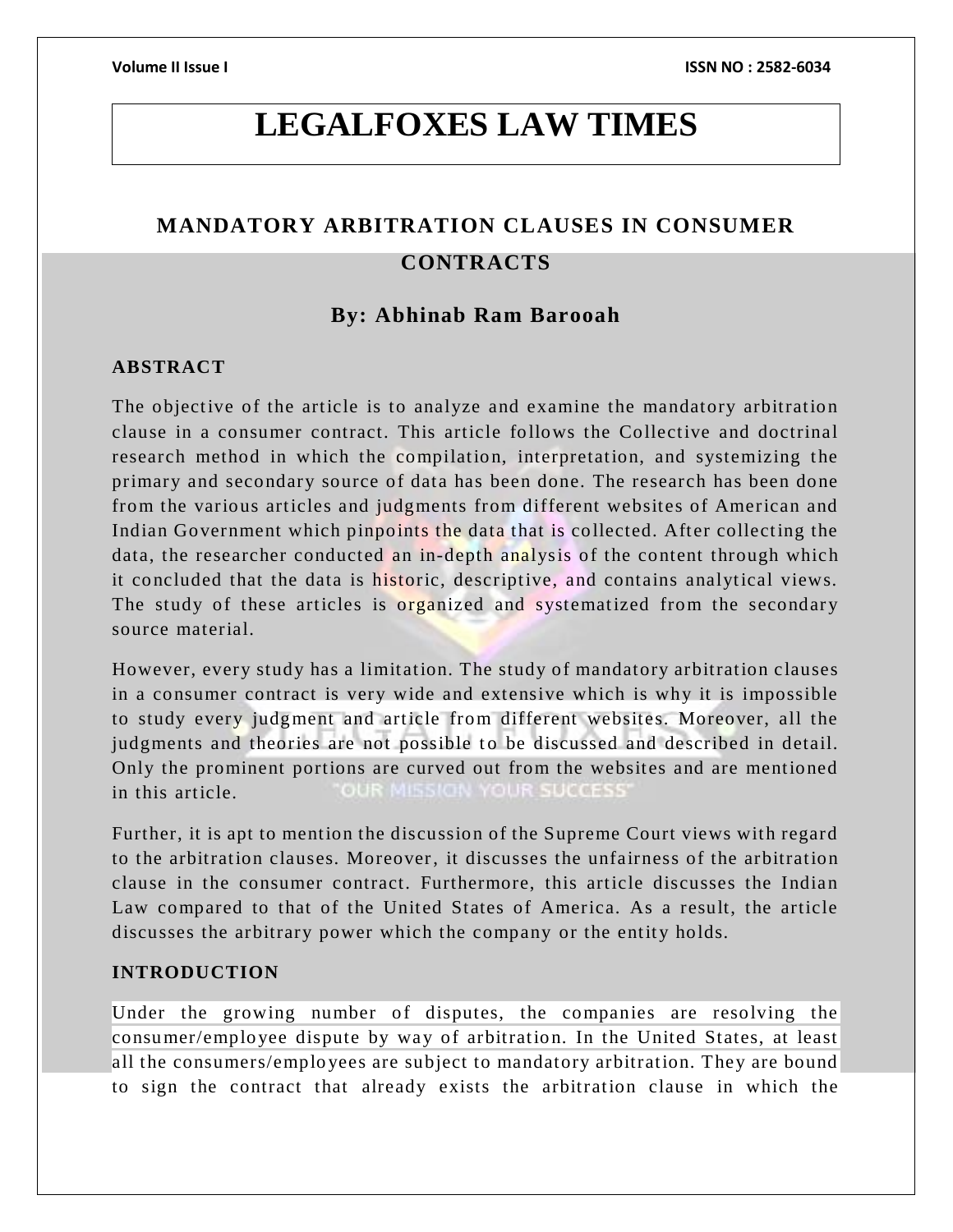$\overline{a}$ 

consumer is unaware of it. The United States arbitration follows the Federal Arbitration Act which was enacted in 1925 to ensure the validity and enforcement of arbitration agreement in maritime transactions or contract evidencing transactions through commerce. In the United States, the courts have adopted the pro-arbitration proceedings and it will be always upheld whenever an individual challenge in the court of  $law<sup>1</sup>$ .

In a country like the United States, consumers and business authorities do not have equal power. These consumer contracts are generally perceived as a contract of adhesion. Further, these consumer contracts are drafted by a big shot sophisticated attorney, employed by the companies, and impo sed the mandatory arbitration clauses without even giving proper notice. Moreover, the consumers are forced to arbitrate whenever the dispute arises and they were not given opportunities to bargain for any arbitration provision. In addition, the companies play bossy and force the consumer to agree on the arbitration clauses in order to do business with them. Therefore, the burden of proof in on the business entities in order to show the effect of Arbitration clauses exists in the contract of adhesion. Thus, this article will describe numerous cases, legal questions, and the flaws of the mandatory arbitration agreements. $2$ 

### **PRE-DISPUTE ARBITRATION CLAUSES**

In the USA, the Mandatory arbitration clause requires one party and another to accept the pre-dispute arbitration clause. This arbitration clause helps the party to settle outside the court. They exist in the contractual agreement. The mandatory arbitration clause is a way to avoid corporate accountability to the consumer and binds them with pre-dispute arbitration. Therefore, consumers, even before they get to know the pros and cons of arbitration versus litigation, are dragged and forcefully bound with pre-dispute arbitration.

More so, the consumer might have to bear the cost which is very high in pre dispute arbitration as compared to post dispute arbitration as in pre-dispute there is no competition on cost providers. However, in post dispute, the parties can negotiate with the service of arbitration providers.

<sup>1</sup> Jon O. Shimabukuro & Jennifer A. Staman, *Mandatory Arbitration and the Federal Arbitration Act*, Congressional Research Service, 20 September 2017, available at [https://fas.org/sgp/crs/misc/R44960.pdf.](https://fas.org/sgp/crs/misc/R44960.pdf)

<sup>&</sup>lt;sup>2</sup>Katherine V.W. Stone & Alexander J.S. Colvin, *The arbitration epidemic*, Economic Policy Institute, 7 December 2015, available at https://www.epi.org/publication/the-arbitration $epidemic/\n#epi-toc-19.$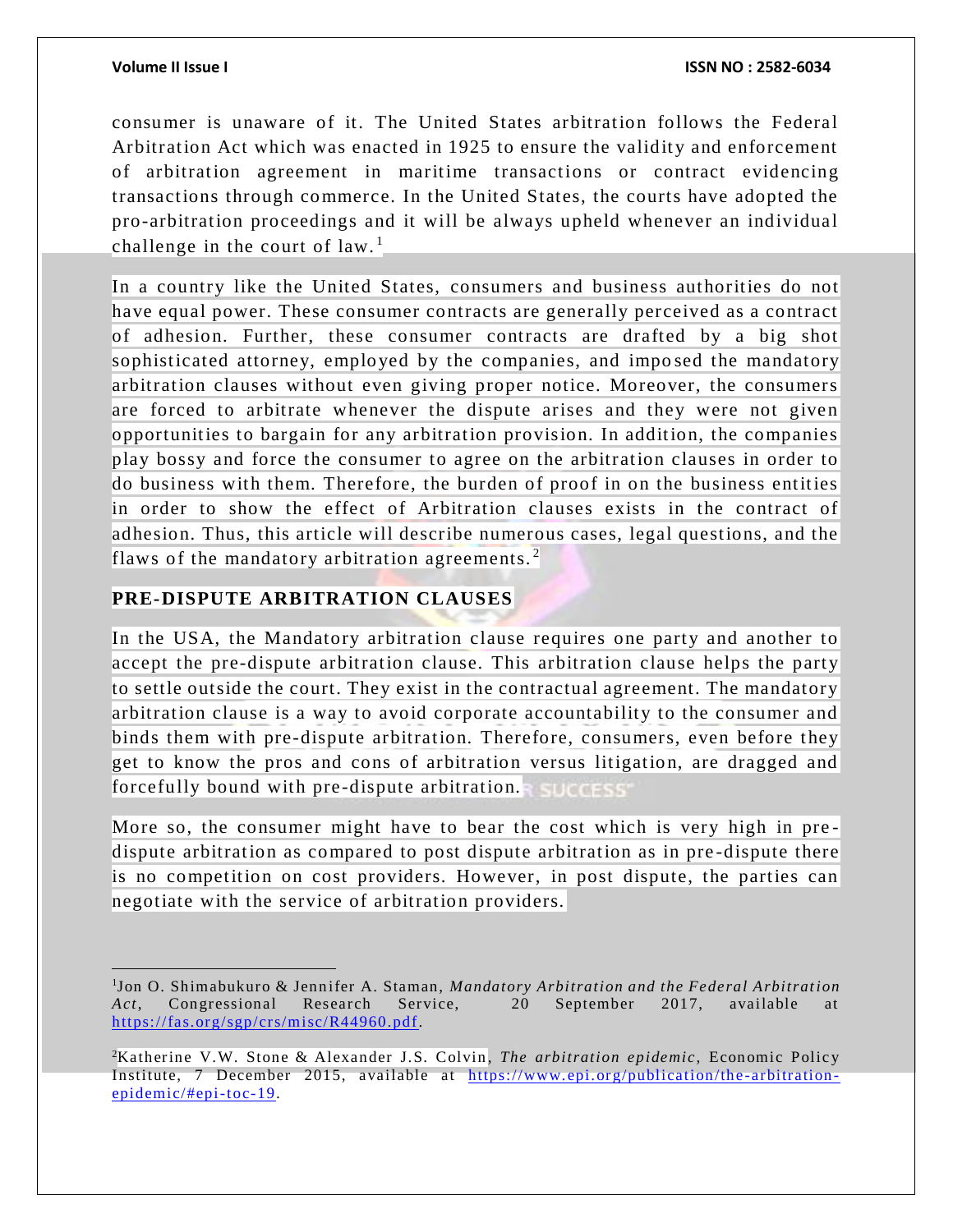$\overline{a}$ 

Further, recently in the United States, due to the existing problem with the consumers in regard to the arbitration, there were some reforms in the mandatory arbitration clause. The United State's senator and Congressmen introduced the bill known as the Arbitration Fairness Act to reinstate the FAA (Federal Arbitration Act), the original intent. The key changes proposed and the most significant one is that 'No pre -dispute agreement shall be valid or enforceable if it requires arbitration of employment, consumer or franchise dispute or any matter related to the protection of civil rights. With this proposed bill, the AFA guarantees that there will be only arbitration when the dispute has arisen. Moreover, it also guarantees the disclosure of arbitration clause whenever the parties tend to resolve the dispute. Further, it will give the consumer an option to either litigate or go for arbitration. This will help the consumer to accumulate their problems to some degree.<sup>3</sup>

### **CONSUMER FORBIDDEN OF PURSUING CONSUMER DISPUTE WHEN THERE IS ARBITRATION CLAUSE**

Over the past years, the problem has become common regarding the insertion of the arbitration clause into the contract with the consumer. This has appeared to be innocuous but this clause lacks a powerful punch. The mandatory arbitration clauses prevent the consumer to go to court if they have a dispute. Rather, they proceed according to the arbitration clause and file a complaint to private institutions or forums in which they are less likely to prevail and recover their due. Therefore, consumers find it difficult to win their cases in the arbitration proceedings. <sup>4</sup>

Further, it is the forum that decides the fairness of protection in the arbitration proceedings. Moreover, the consumer can try and challenge the enforcement in the court but the ability to challenge is very limited. The awards given by the arbitrator are not appealable. Due to that reason, the consumer receives very little damages in arbitration as compared to courts. Further, in the past few decades, the courts have adopted pro -arbitration doctrines stating that arbitration clauses are always upheld when challenged in the court.

4 Joe Valenti, *The Case Against Mandatory Consumer Arbitration Clauses*, Centre for American Progress, 2 August 2016, available at [https://www.americanprogress.org/issues/economy/reports/2016/08/02/142095/the](https://www.americanprogress.org/issues/economy/reports/2016/08/02/142095/the-case-against-mandatory-consumer-arbitration-clauses/) -caseagainst-mandatory- [consumer-arbitration](https://www.americanprogress.org/issues/economy/reports/2016/08/02/142095/the-case-against-mandatory-consumer-arbitration-clauses/) -clauses/.

<sup>3</sup>Shelly Smith, *Mandatory Arbitration Clauses in Consumer Contracts: Consumer Protection and the Circumvention of the Judicial System*, 50, DE PLR, 1191, (2001) available at https://via.library.depaul.edu/cgi/viewcontent.cgi?article=1625&context=law-review.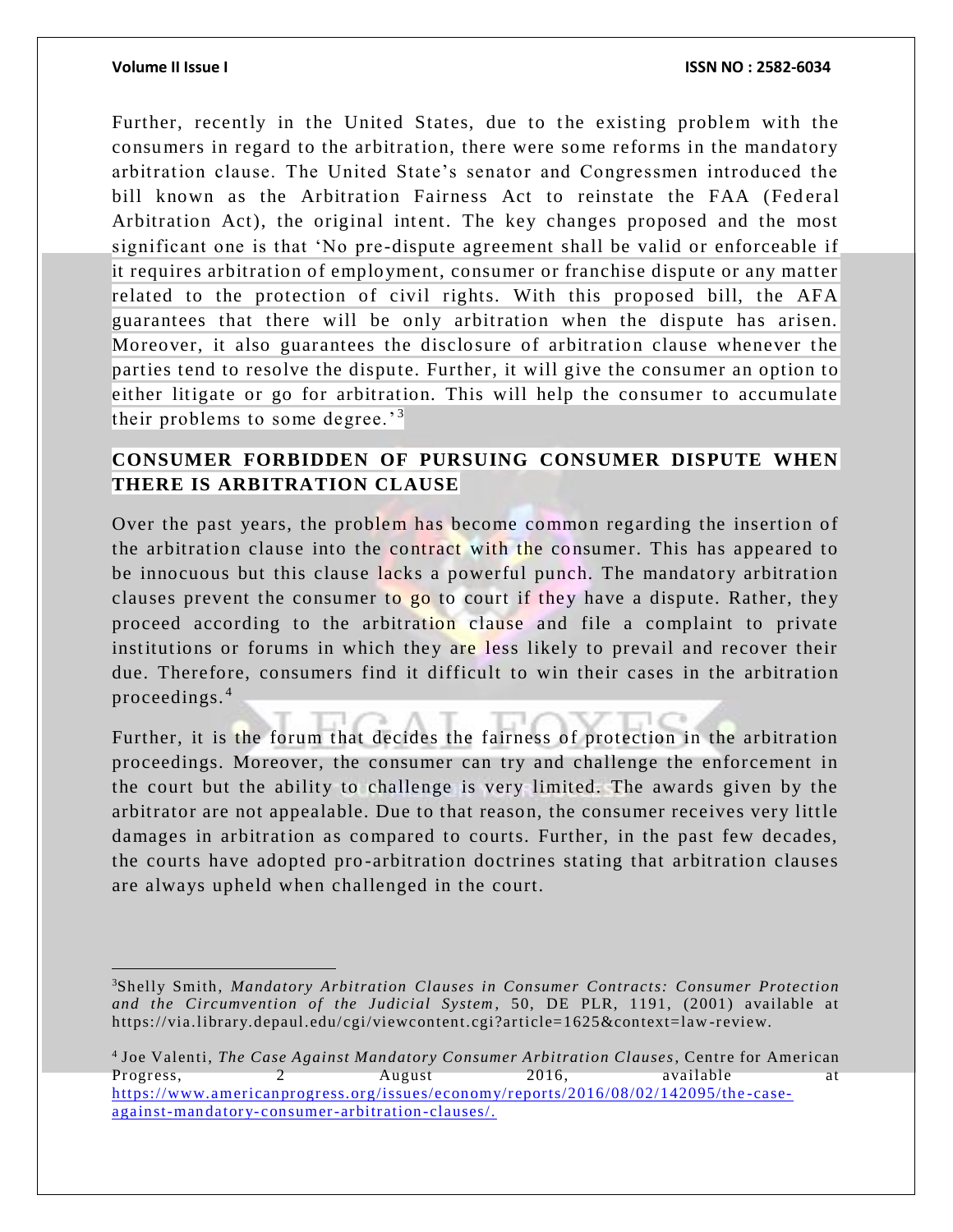In fact, courts have also upheld the arbitration clauses even when the consumers show that arbitration proceedings are too expensive. As a result, important consumer disputes and their rights of the consumer can no longer be bought to the court subject to the mandatory arbitration clauses in the contract agreement.<sup>5</sup> Reliance is placed on the judgment of **Prima Paint Corp. v. Flood & Conklin Mfg. Co,** in which the Supreme court of the USA states that "When a party claimed that a contract it had signed was induced by fraud, that party had to assert its claim in arbitration. That is, even if the entire contract (in that case, a commercia l lease) was invalid, the arbitration clause survived because, the Court found, the promise to arbitrate was separable from the rest of the contract. This holding is called the 'separability doctrine."<sup>6</sup>

### **UNFAIRNESS OF MANDATORY ARBITRATION CLAUSE**

Mandatory Arbitration clause for the consumer is an unfair, discriminatory, and one-sided process. Mandatory arbitration clause and pre-dispute arbitration clause waived of the rights of the consumer to access the court. The problem that is faced by the consumers who are forced for the arbitration by contracts are given herein below:

The fee imposed by the mandatory arbitration clause may make it very expensive for the consumer as the arbitrator charges thousands of dollars in filing the case and also for the hearings. However, the consumers unable to pay the fee and precluded the remedy. Furthermore, the fee in re spect is much higher than the claim of the consumer, and due to the emplo yment dispute, the consumers are endangered from pursuing anti-discrimination claims.

Companies use mandatory arbitration clauses in order to avoid class action. Moreover, it is difficult for the consumer/employee with small claims to seek advice from any legal expert. Therefore, the companies gain a lot of benefits through this small gain to a large number of people.

The mandatory arbitration clause frequently selects the venue which favors the incorporation. In this way, the consumer/employee has to travel quite a lot to make their claim heard. The mandatory arbitration clause gives the power -hand to select the arbitrator from the arbitration organization. It is obvious that the company has established long term relationships with the arbitration company and thus in return the arbitration organization always favors the company. Moreover, the arbitration organization does not keep any public archives. Therefore, the

<sup>5</sup> *Supra* at 3.

l

<sup>6</sup> 388 U.S. 395.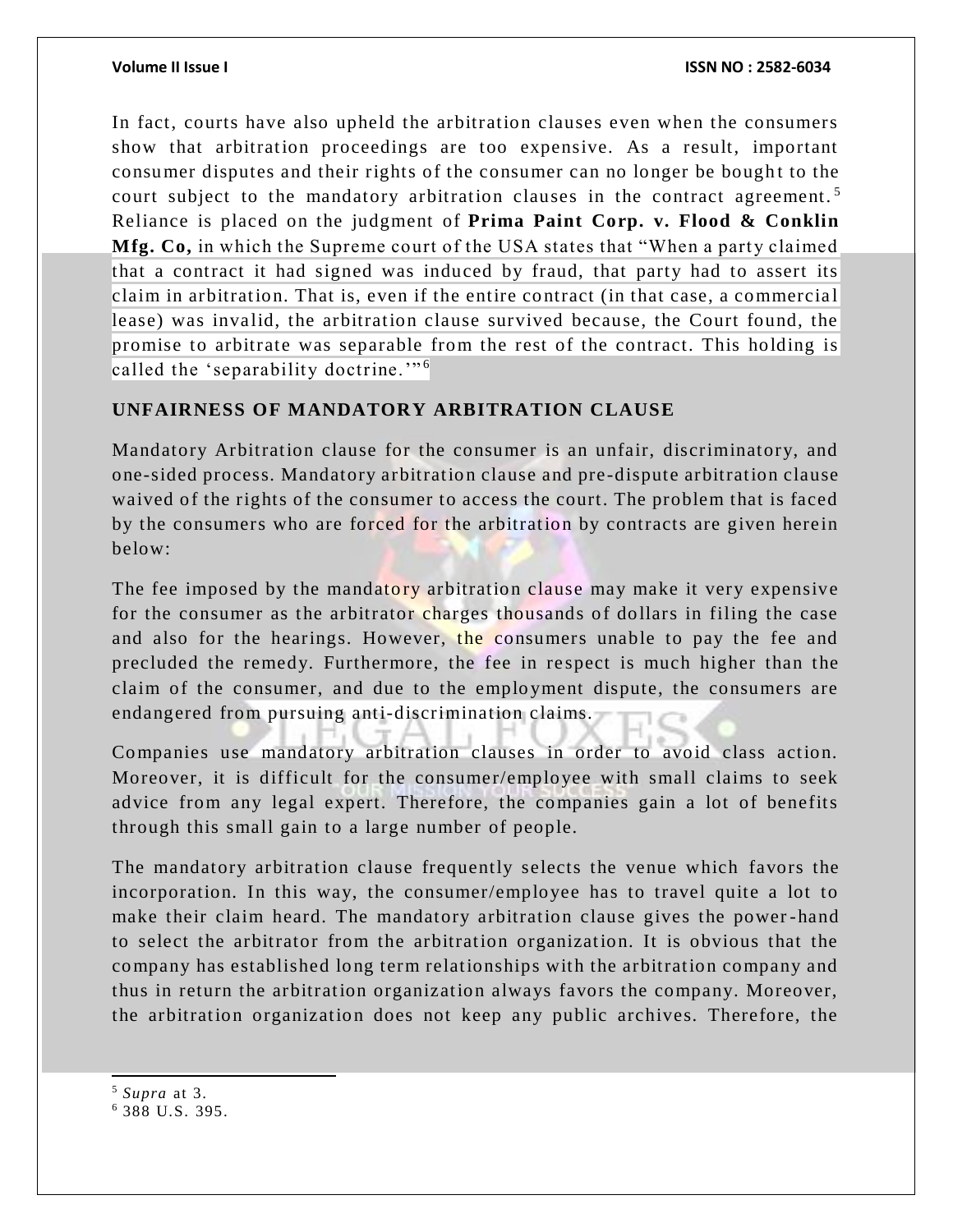consumer/employee is unable to check the biasness of the arbitrator, even when they have the same role in choosing the arbitrator.

There is a lack of public record in arbitration proceedings as there are no written submission and the facts and dispute raised in the arbitration proceedings must be kept confidential. There are no legal precedents and individuals cannot cite previous decisions to favors their case.

The parties in arbitration proceedings have very limited judicial review of an arbitration award but no review on the merits of the award. As it is mentioned above that there are no public records of any facts and laws made of the arbitration proceedings. Therefore, the burden of proof lies on the consumer to show the extraordinary biases and partiality of the arbitrator towards the company.<sup>7</sup>

Reliance is placed on the judgment of **Moses H. Cone Memorial Hospital v. Mercury Construction Corp**<sup>8</sup>, when the US Supreme court states that, "when deciding whether a particular dispute comes within an arbitration clause, courts should resolve all doubts in favor of arbitration". It said that such a presumption furthered the "liberal federal policy favoring arbitration agreements, notwithstanding any state substantive or procedural policies to the contrary."<sup>9</sup>

### **VALIDITY OF MANDATORY ARBITRATION**

The validity of mandatory arbitration in the United States goes back to when Federal Arbitration Act 1925 was enacted to ensure the validity and enforcement of the arbitration agreement in commercial transactions, consumer contracts, contracts evidencing a transaction involving commerce. However, the states have played a crucial role in the arbitration agreement and around 50 states along with FAA have governed the validity of the arbitration agreement. Further, the state legislature and the state court pro vided various restrictions on the arbitration agreement and proceedings particularly for the people who have unequal bargaining power between the parties.

The Supreme Court interpreted that Section 2 of the FAA "limits the grounds for denying enforcement of 'written provision[s] in ... contract[s]' providing for arbitration," and due to this section, the FAA pre-empts the state law and judicial rule. However, the state legislature has tried to invalidate the mandatory arbitration clauses which they believe that the dispute settlement through arbitration would be unfair but the questions whether the FAA pre -empts the state

 $\overline{a}$ 

<sup>7</sup>*Mandatory Arbitration clause are discriminatory and unfair*, The Public citizen, available at [https://www.citizen.org/article/mandatory-arbitration](https://www.citizen.org/article/mandatory-arbitration-clauses-are-discriminatory-and-unfair/) -clauses-are-discriminatory-and-unfair/. <sup>8</sup> 460 U.S. 1 (1983).

<sup>9</sup> *Ibid*.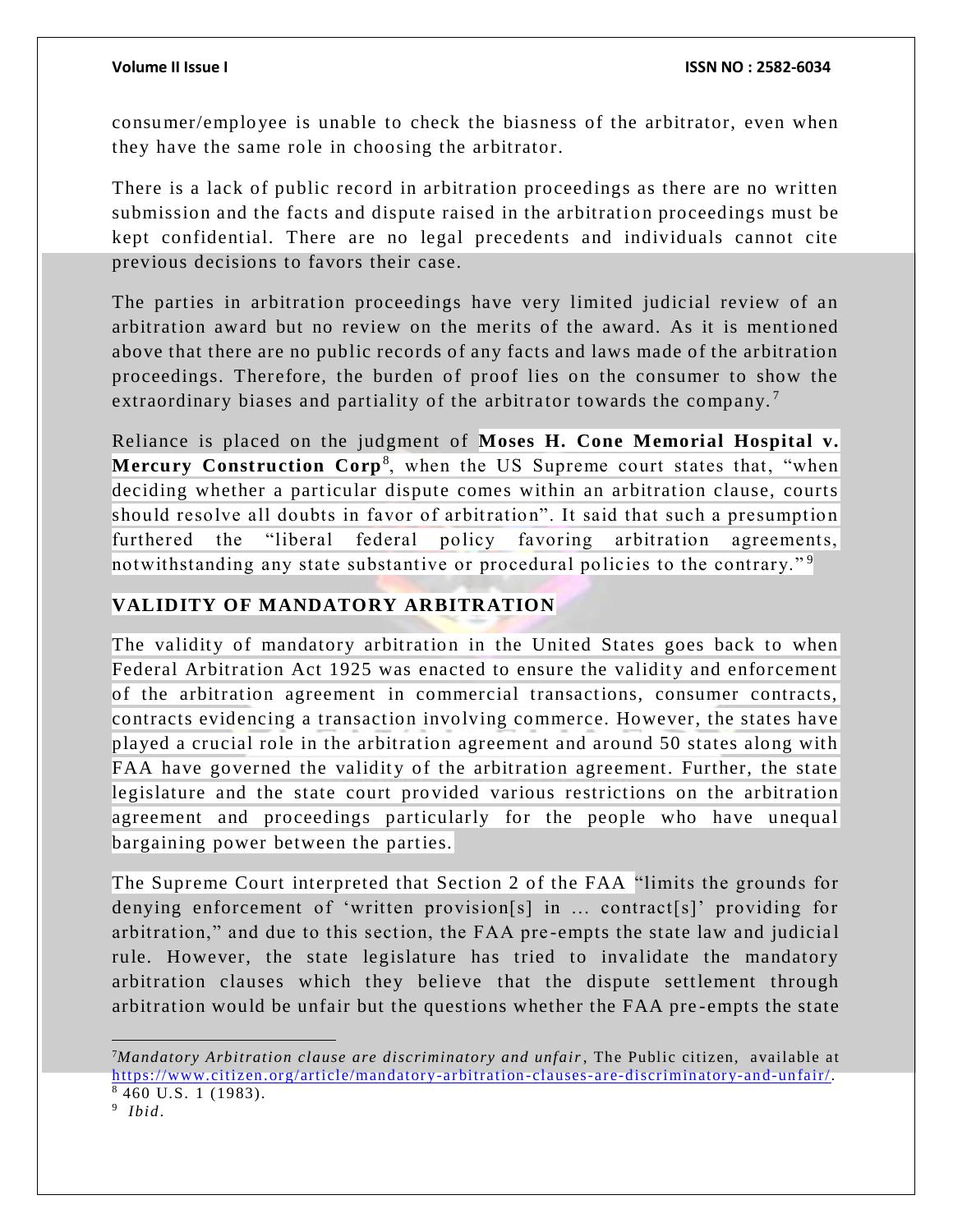law or judicial rule has come numerous times in front of the state court and, in these cases, the courts always consider that FAA supersedes the state requirements to restrain the validity and enforceability of the mandatory arbitration. <sup>10</sup>

The United States Courts have given various judgment in regards to the validity of mandatory Arbitration Agreement. Reliance placed on the judgment **Red Cross**  Line v. Atlantic Fruit Company is "believed to have opened the door for federal legislation that recognized the validity of arbitration agreements".<sup>11</sup> In a more recent case, **Preston v. Ferrer**, the Court held that "The FAA preempted a state law that initially referred certain state law claims to a state administrative agency before parties could arbitrate questions arising out of a contract. The Court ruled, in an 8-1 decision written by Justice Ginsburg, that the FAA preempted the state law." <sup>12</sup> In its opinion, the Court relied on an earlier FAA case, **Buckeye Check Cashing, Inc. v. Cardegna**, in which the Court determined "challenges to the validity of a contract providing for arbitration ordinarily 'should ... be considered by an arbitrator, not a court".<sup>13</sup>

Landmark judgment on **Southland Corporation v. Keating<sup>14</sup>** states that "the Court held that the Act superseded a state provision that effectively compelled resolution of a dispute exclusively through the courts. In enacting § 2 of the Federal Act, Congress declared a national policy favoring arbitration and withdrew the power of the states to require a judicial forum for the resolution of claims which the contracting parties agreed to resolve by arbitration. "There were only two statutory exemptions: that it was applicable only a written maritime contract or a contract "evidencing a transaction involving commerce" . Following the judgment on **Keating** as mentioned above the court has determined Section 2 of FAA that prescribes special conditions on the mandatory arbitration agreement. Further, under current construction, the states prevent the singling out of arbitration proceeding on the basis of suspect status. Therefore, the Supreme court also addresses the state law pre -emption under-saving clause of Section 2 of FAA in which states that "an arbitration agreement may be invalidated upon such grounds as exist at law or in equity for the revocation of any contract." <sup>15</sup>

### **COMPARISION OF US LAW WITH INDIA**

 $\overline{a}$ <sup>10</sup> *Supra* at 3.

<sup>11</sup> 264 U.S. 109 (1924).

 $12$  552 US 346 (2008).

 $13\,546$  U.S. 440 (2006).

<sup>14</sup> 465 U.S. 1 (1984).

<sup>15</sup> *Ibid*.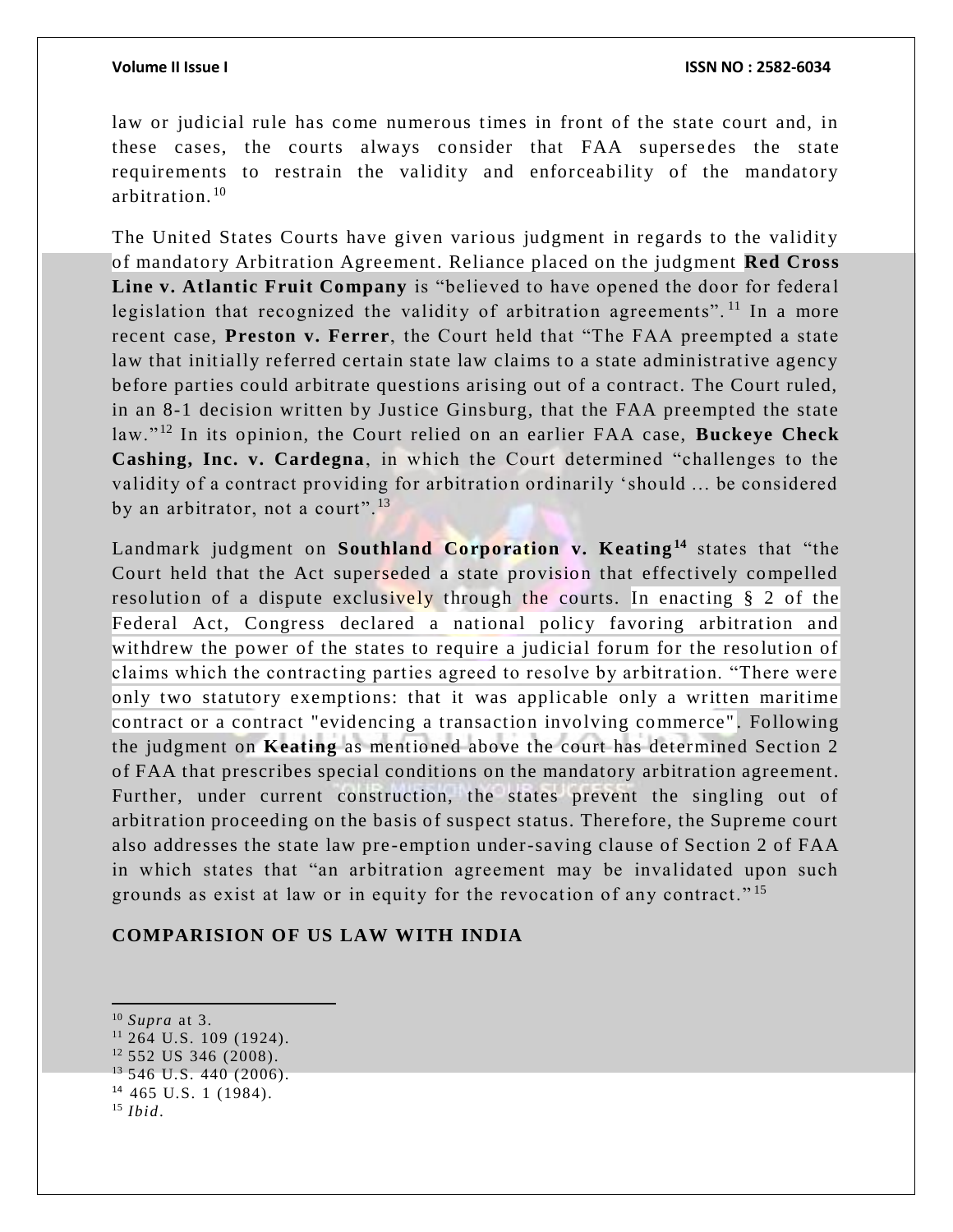Arbitration clauses in consumer law in the country like the United States are omnipresent. However, in India, it is a different issue compared to other nations. In India, the Supreme Court gave a unilateral decision in regard to the issues related to unilateral arbitration clauses, employer and employee disputes, a nd consumer dispute. <sup>16</sup> Reliance placed on this judgment **Skypak Couriers Ltd. Etc. Etc v. Tata Chemicals Ltd** which state that "Even if there exists an arbitration clause in an agreement and a complaint is made by the consumer, in relation to certain deficiency of service, then the existence of an arbitration clause will not be a bar to the entertainment of the complaint by the Redressal Agency, constituted under the [Consumer Protection Act](https://indiankanoon.org/doc/1733066/) since the remedy provided under the Act is in addition to the provisions of any other law for the time being in force". $17$ 

In the United States, consumer contracts are known as a contract of adhesion. It is when they have to pass the test of unconscionability. It is described from case to case basis or when the consumer is at a disadvantage and unequal bargaining power. However, in India reliance is placed on the judgment **Emaar MGF Land Limited v. Aftab Singh**, in which the Supreme court states that "The remedy of arbitration is not the only remedy available to a grower. Rather, it is an optional remedy. He can either seek reference to an arbitrator or file a complaint under the [Consumer Protection Act.](https://indiankanoon.org/doc/1733066/) If the grower opts for the remedy of arbitration, then it may be possible to say that he cannot, subsequently, file a complaint under the [Consumer Protection Act.](https://indiankanoon.org/doc/1733066/) However, if he chooses to file a complaint in the first instance before the competent Consumer Forum, then he cannot be denied relief by invoking [Section 8](https://indiankanoon.org/doc/1232861/) of the Arbitration and [Conciliation Act,](https://indiankanoon.org/doc/1306164/) 1996. Moreover, the plain language of **[Section 3](https://indiankanoon.org/doc/1202608/)** of the Consumer Protection Act makes it clear that the remedy available in that Act is in addition to and not in derogation of the provisions of any other law for the time being in force."<sup>18</sup>

### **CONCLUSION**

In the past decades, the Supreme Court enables the large corporation to forcefully apply arbitration proceeding for all sorts of disputes and violations, including violations of law for frauds, consumer wrongdoing, compensation of wages, protection of consumer rights, etc. Moreover, the courts also ask the corporation to make their own rules and regulation so that whenever the disputes arising out

 $\overline{a}$ <sup>16</sup> Payal Chawla, *NPAC's Arbitration Review: The validity of Mandatory Arbitration Clauses in unequal Contracting Relationships*, Bar and Bench, 25 Nov 2019, available at [https://www.barandbench.com/columns/npacs-arbitration](https://www.barandbench.com/columns/npacs-arbitration-review-the-validity-of-mandatory-arbitration-clauses-in-unequal-contracting-relationships)-review-the-validity-of-mandatoryarbitration [-clauses-in-unequal-contracting-relationships.](https://www.barandbench.com/columns/npacs-arbitration-review-the-validity-of-mandatory-arbitration-clauses-in-unequal-contracting-relationships)

 $17$  Appeal (civil) 2500 of 1994.

<sup>18</sup> REVIEW PETITION (C) Nos. 2629 -2630 OF 2018 in CIVIL APPEAL NOS.23512 -23513 OF 2017.